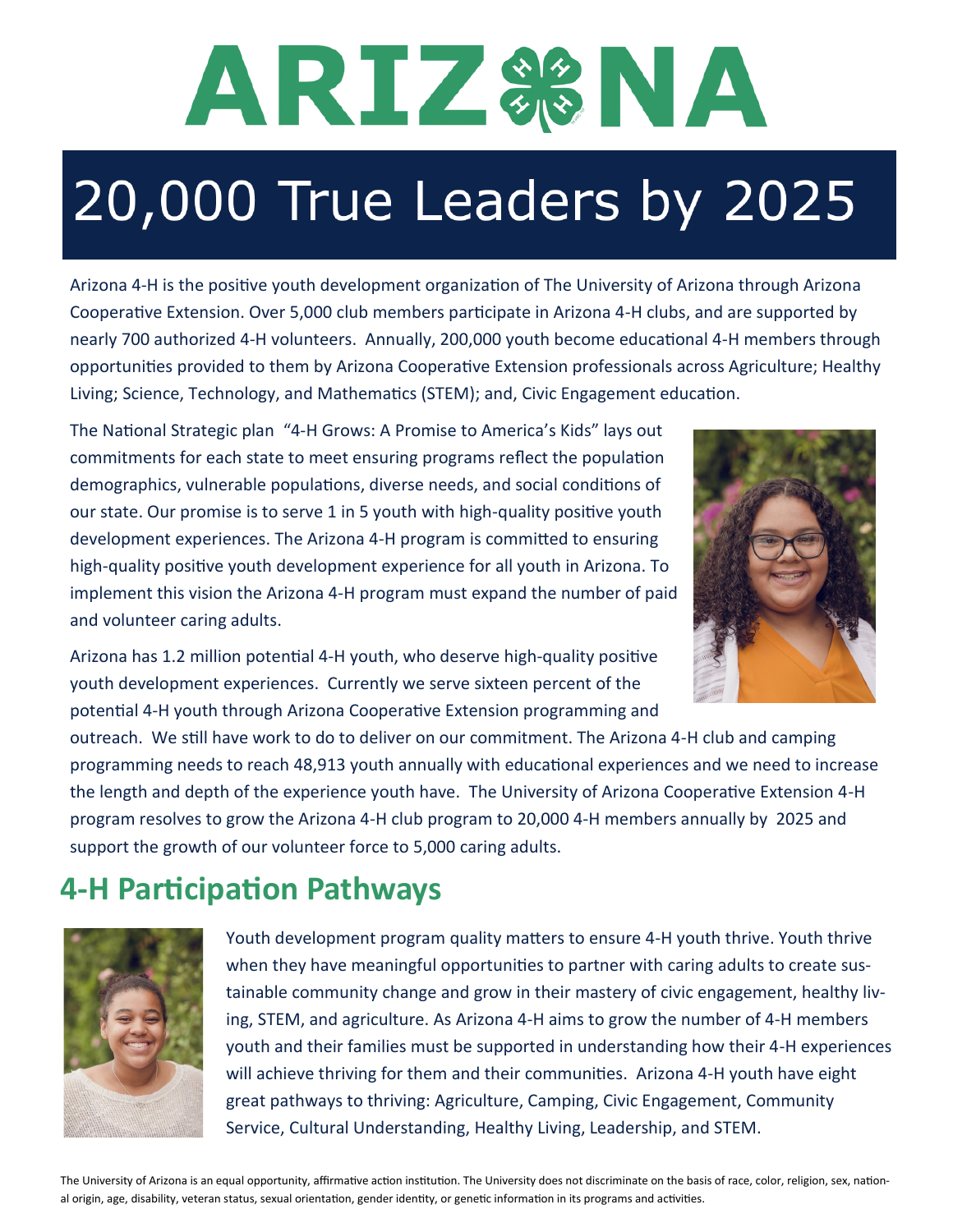#### **Arizona 4-H Program Great Eight Participation Pathways**



Arizona 4-H supports eight 4-H Participation Pathways for youth engagement. A participation pathway is comprised of project work; educational and competitive events at the club, county, state, and national level. Each pathway will overlap and intersect each other. Over a 4-H career a 4-H youth should turn their spark into mastery in at least one of these eight pathways. A spark is an innate interest that drives a youths engagement on a specific topic. A youth should have a well rounded 4-H experience across multiple engagement pathways. We also hope a youth will grow in their mastery by achieving deep engagement within at least one pathway.

### **The Building Blocks for 20,000 True Leaders by 2025**

| <b>Volunteers</b> | Caring adults are provided continuing and ongoing professional development    |
|-------------------|-------------------------------------------------------------------------------|
|                   | Caring adults reflect the demographic's of Arizona                            |
|                   |                                                                               |
|                   | Financial barriers are removed for caring adults to provide service           |
|                   |                                                                               |
| <b>Curriculum</b> | Excellent research informed curriculum adapted for Arizona communities        |
|                   | A national leading positive youth development research agenda                 |
|                   | Materials prepared to be responsive to cultural needs of all Arizona communi- |
|                   |                                                                               |
|                   | Arizona 4-H educational facilities are well maintained                        |
| <b>Facilities</b> | Arizona 4-H educational facilities are self-sufficient                        |
|                   | Arizona 4-H educational facilities are maximized to support all Arizona youth |
|                   |                                                                               |
|                   | Employees are superbly trained in positive youth development principles       |
| <b>Employees</b>  | Employees are increased to serve representative populations in Arizona        |
|                   | Employees are supported in their professional development                     |

The University of Arizona is an equal opportunity, affirmative action institution. The University does not discriminate on the basis of race, color, religion, sex, national origin, age, disability, veteran status, sexual orientation, gender identity, or genetic information in its programs and activities.